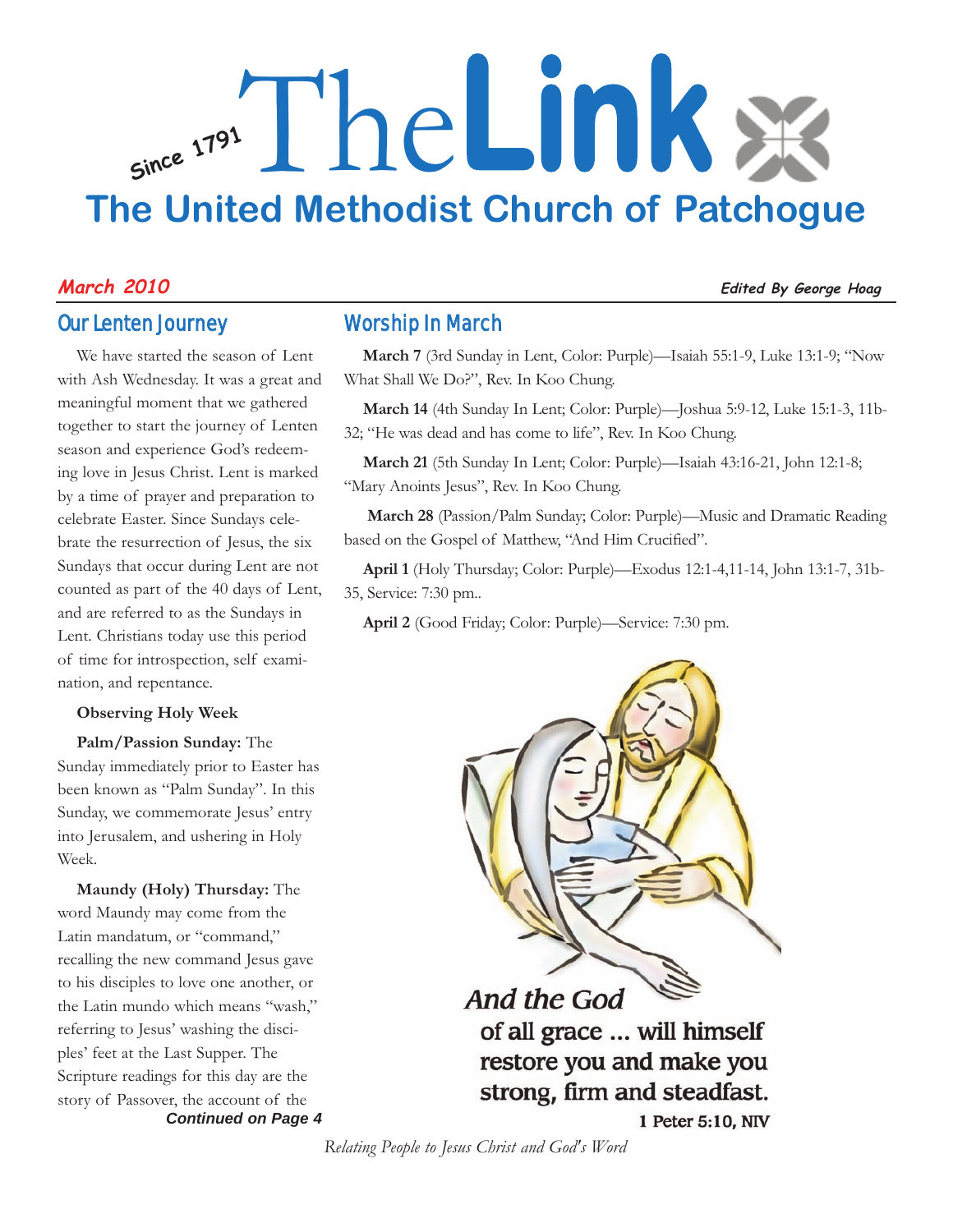# Circle of Concern

#### *For Bereavement:*

For the Family and Friends of Frank Westerland, Carol Blank (Luanne Layton's mother), Marion King, Joan Simpson, Jean Stakes , Rosalie Davies. Eleanor Prince and the White Family's Uncle Tom.

#### *For Guidance:*

Lisa D., Barbara McAllister, Joe Brentlink, Ray Gallo, Ray Clark, Maj. Don Cornwell stationed in South Korea, Cat Placement and Rescue, Christy Wood, Lois Wood, Michael Dellazizzi and family, Michael Amarati, Philip Demacos, Joanne, Robert C. Hiene, the Americo Family, Philip Crandall, Rose Conti and Dean Butera's mother, Bob Pignataro , Kathy Hollowell, Cheryl Keeley's Aunt June on the death of her husband Billy, Irene and Scott Schwartzberg, the Mansfield family on the death of their cousin Rachel Gilligan. For those who have lost their jobs recently.

#### *These Who are Hospitalized:*

Josh Boneventure, Christine Quinn's cousin Frank, Nana Grace, Nancy Marshall, Bertha Smith, Shelly Granger , Corinne Burdett, Cheryl Keeley's mother in law, Louis Adone, Lee Hollowell, Mary Payne, John Prodan and Connie Ott's grandson, Roberto (Bayport UMC), Marino Rice, Alice Titus , Tony Bruce, Harry Watson , John Casale, Debbie Fiore and Bruce Kirschner (he is going to have laser spine surgery.)

#### *These at Home:*

Betty Hansley, Joan Welsh, Joseph Weinzettle, Pat Carlson, Natalie Burnett-Lynch, Kathleen Chodorski, Philip Crandall, Kyra McCarthy, Debi DelRossi, Belle Barile, Tom Furman, Lisa Lopez, Dorotea Sanchez, Mary Jones, Mike Welsh, Hazel Freely, Dave McKendrick, Timothy Oliva's Aunt Susan, John Krulger, Shelly Granger, Marie Lino, Marta , Donna Herrick and Philip Rudolph, Mike Amodio, Jytte & Nils Forensom (Geri Sheridan's relatives in Denmark), Robert Dodge and Suzanne Olivotti-Dodge.

#### *These who are in Rehab or Nursing Care Facilities:*

Alice Zahnd in Patchogue Nursing Center, 25 Schoenfeld Blvd., Patchogue, NY; Anna Satterly in Brookhaven Health Care Facility, 801 Gazzola Drive, East Patchogue, NY 11772; Kitty Brunnemer in Cedar Lodge Nursing Home, 6 Frowein Road, Center Moriches, NY 11934; Gerry Flood in St. James Nursing Home (Room 269) 273 Moriches Rd., St. James, NY 11780; Doris Shrimpton in Bellhaven Nursing Center, 110 Beaverdam Rd., Brookhaven; Hazel Nargi, Rachel Nason in McPeak's Adult Home, 286 N. Ocean Ave., Patchogue; Marian King in Sunrise Assisted Living, 2 Hills Rd., E. Setauket, Rm. 2; Anna Bonfe, Rm. 201, Cunningham Bldg., Loretto Rest, 708 E. Brighton Ave., Syracuse, NY 13205; Connie Halliwell, Our Lady of Consolation, 111 Beach Drive, West Islip, NY 11795.

\* Please contact the Church Office if someone should be removed or added.

#### **Stewardship**

Lent has begun. Let us prepare to celebrate Jesus's resurrection through devotion, prayer and serving our Church and community.

Wesley Dinners is one way we can do this. Every fourth Thursday of the month, our Church will be serving free dinners to whomever would like one. The doors open at 4:30 PM and dinners will be served from 5-6PM. Our first dinner was on February 25. A lot of work has gone into this program. The Committee is proud of getting this from the planning phase to operational. Two Saturdays were spent cleaning and preparing the kitchen. Carol Kirschner, food safety chair, led the following volunteers: Elizabeth Bierderman, Babette Bishop, Barry &Lisa Burrell, Wendy Hollowell, Bruce Kirschner, Jean Miller, Marge Miller, Lenny Pearson, Joanne and Steve Shadbolt, Linda Stawecki, Debbie Watson, and Linda Werner. Volunteers will be needed for greeters, cooking, serving and clean up. Please volunteer to help in one of these capacities by calling Trudy Mansfield evenings at 654-9355. Join us in this effort serving the Lord through feeding the hungry of Patchogue.

The United Methodist Youth will be starting a 30 hour famine on March 5. Our Sunday School Superintendent, Barbara Shroeder, invites the congregation to attend a Spaghetti and Meatball Dinner on Friday March 5 at 7 PM. A donation of \$5 per person or \$l2 per family will provide spaghetti with homemade sauce, meatballs and garlic bread. No RSVP is needed. Come support our Sunday School and MYF in raising money for their mission project:

*Lift up your church with your prayers, presence, gifts and service.*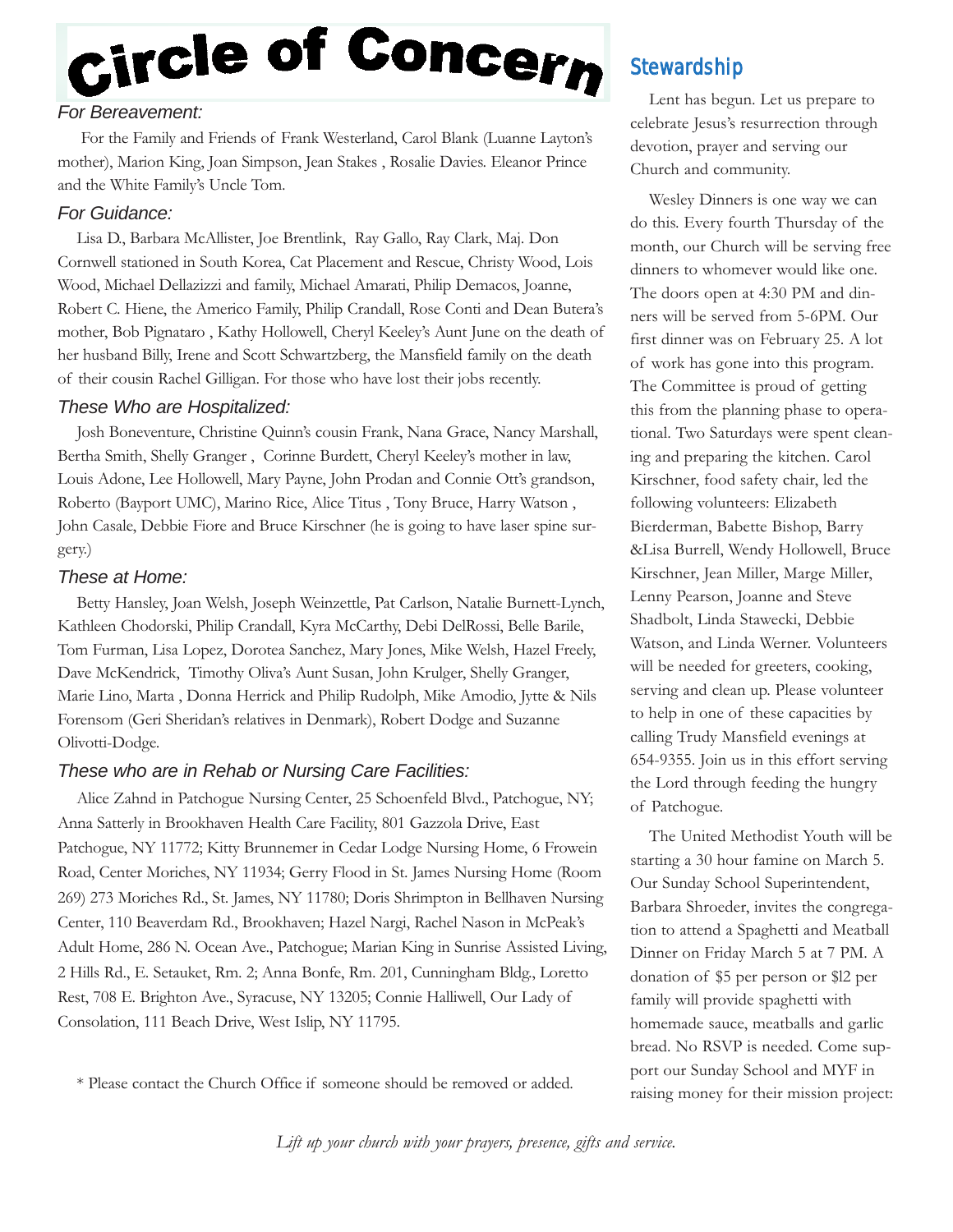Heifer International. This group helps children and families around the world receive training and animal gifts to enable them to become self-reliant.

It's great that our youth want to do this. They need our support. Please sponsor one or more of our MYF (Methodist Youth Fellowship) in their 30 hour famine. They will be attending an overnight lock in/ sleep-over at the Church under the leadership of Carla Gibson, directly after the dinner. They will also have a movie night outing on Sunday, March 21.

We have great teachers in our Sunday School. Every Sunday, except Communion Sundays, they guide our children in the teachings of Christ. Some are veterans of many years, who would like to take time off to worship with their families. We need your help. If you have suggestions to make our Sunday School better or can be a teacher or teachers aide please see or call Superintendent Barbara Schroeder, evenings, at 714-4283. She would also appreciate suggestions to improve our Sunday School.

We are all touched by the suffering in Haiti. Our generous donations have facilitated UMCOR (United Methodist Committee on Relief) to bring aid to those shattered people. I watched the T.V. with pride when we saw UMCOR marked trucks delivering supplies there. Caty Silhan, who helped build a mission school in Haiti, asked for first aid supplies and health kits to be gathered at our church. Please donate items for this relief project. Stock piled supplies will be brought to Haiti by our missionaries from UMCOR on Long Island. Thank you for your concern.

Steve Rice is coordinating our ush-

ers for Sunday services and special events. We need you to be an usher. The job description entails being in Church on Sunday at least a half hour early, passing out bulletins, greeting old friends, making new ones, and taking up the collections. Please call Steve (445-7977) or Chris in the office at 475-0381, and let us know when you may want to serve. It could be once a month or every week, your choice.

The St. Valentines Day Dance was a success. Many people went above and beyond in this endeavor. Steve Rice chaired the event. Denise, Frank and Jennifer Whalen, Carla Gibson, Betty Rice and I set up and decorated the VFW Hall and worked many hours to make it a festive event for all. All of these people donated decorations or goodies. Mike Amodio, Mr. Entertainment, was our disk jockey. With his musical talent, he made the evening a joyous occasion. Thank you to everyone who helped.

The Healing Ministry is held on the third Sunday of the month (weather permitting) at 7:00 PM led by Selma Graham. Ken Miller or Carlton Browne provide music. Prayer and hands-on-healing (if requested) make these services uplifting to all who attend. See you on March 21.

The ceiling in the parsonage kitchen began splitting and sagging last summer. When I opened it up for repairs, we found a water leak in the upstairs shower stall. Ray Henson repaired the leak. Lenny Pearson removed the old caulking around the tub and resealed it. Now it is ready for sheetrock and repainting. An old roasting pan was found on top of the sheetrock. Someone attempted to stem past leaks.

Problems with the long outside staircase are being addressed by Don Kolacki and Barry Burrell. Barry also obtained suggestions and a bid to fulfill a trustee promise to repair broken floor tiles in the last classroom on the NE side of Wesley Hall.

As March will be a very busy month with a spaghetti dinner on March 5, a Palm Sunday Breakfast on March 28, and possible Easter plant sales, it has been decided that we will not have the St. Patricks Day Dinner this year. This will allow us to concentrate on the Wesley Dinners and all the other events. Many thanks to Bob Prince and the Prince family for the many years they hosted this event.

#### Wesley Dinners *—Dave Hollowell, Stewardship*

By the time you are reading this issue of the Link, we will have served our first Wesley Dinner on Feb. 25 and will be preparing to serve the next meal on March 25, from 5-6 pm. These dinners are free and open to anyone who would like to attend. Our head chef, Steve Shadbolt, has prepared a series of tasty and healthy menus, and our volunteers have been trained in their duties. We can always use additional volunteers to help with set up, kitchen, serving, clean up, greeting. Please see Trudy Mansfield if you are interested.

In addition, we really need someone who is comfortable with fundraising and soliciting donations of food and supplies. If you think you might be that person or persons, please see Barbara Becker.

#### *—Barbara Becker*

#### **April Link deadline: Mar. 12.**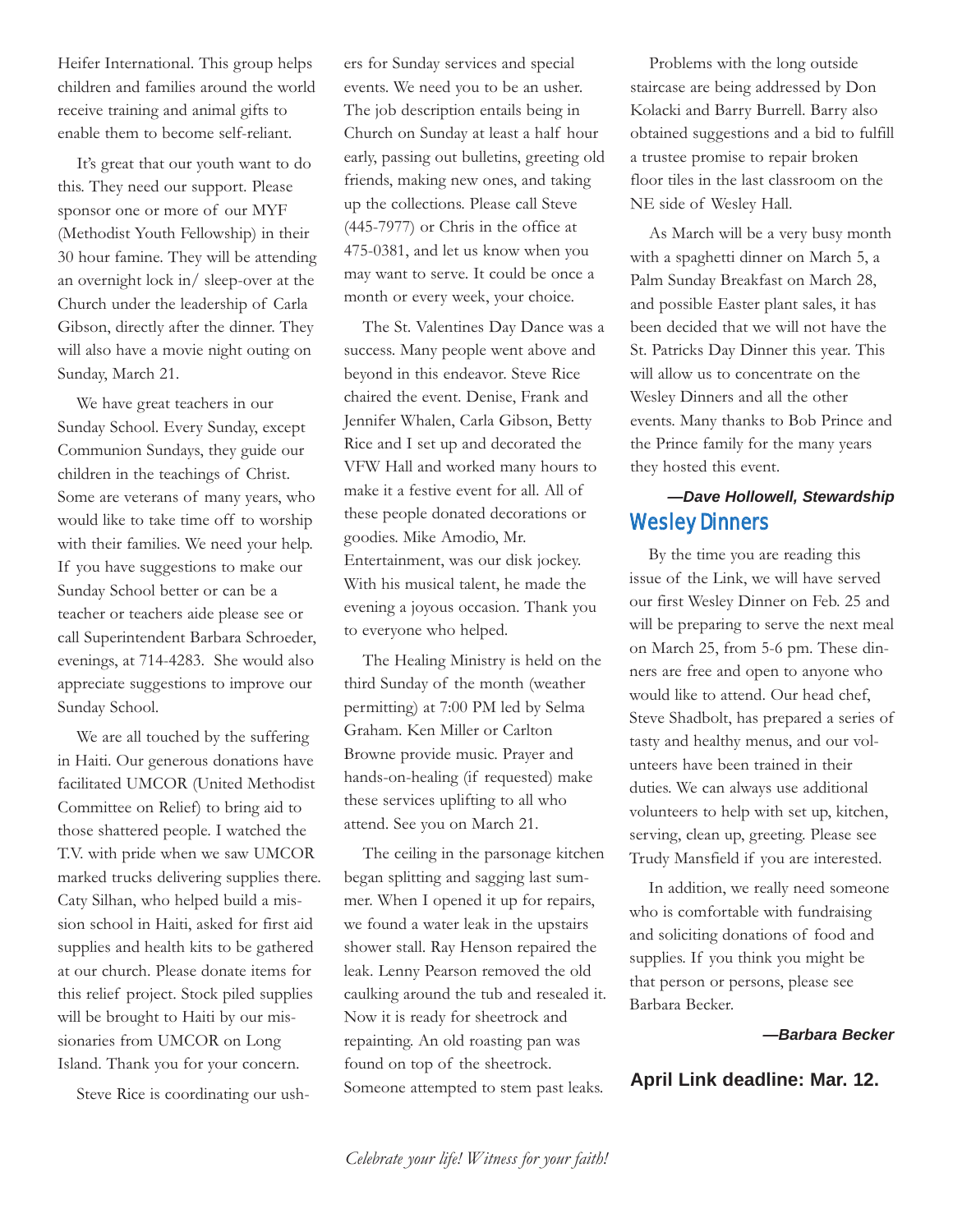#### Lenten Journey (From Page 1)

Last Supper, and the story of Jesus washing the disciples' feet.

**Good Friday:** In this day, we commemorate the crucifixion of Jesus and his death at Calvary. During the Good Friday Service, we read the Passion narrative from the Gospel. Also, during the reading of the gospel, we extinguish candles signifying those who deserted Jesus and meditations on the "Seven Last Words" referring to the sayings, gathered from all four gospels, that Jesus spoke from the cross.

**Easter Vigil:** Easter Vigil begins Saturday night and continued until the dawn of Easter Day. It is the most holy and joyful night of the entire Christian year, for it proclaimed and celebrated the whole of salvation history and Christ's saving work. Also, during the service we experience the passage from slavery to freedom, from sin to salvation, from death to life. (The United Methodist Book of Worship, Seasons of the Spirit)

**Passion/Palm Sunday**: March 28. Music and Dramatic Reading based on the Gospel of Matthew: "And Him Crucified".

**Holy Thursday Service** on April 1 at 7:30 p.m..

**Good Friday services on** April 2 at 7:30 p.m.

Let us make the journey of Lent together! Let us prepare the time to celebrate Jesus' Resurrection together! Let us spend more time to prepare ourselves before God through Bible study, Devotion, Prayer and Serving our Church and our Community.

I pray that we find God's special presence in our Lenten journey.

*—In Christ, Pastor In Koo Chung*

#### Lent: Don't Just Do Something, Sit There!

by the Reverend F. Richard Garland

I am not fond of Lent. There is for me a burdensome quality to a season that begins with ashes and ends with a tomb. It has for me the heavy feel of dark duty. So, I tend to approach Lent with an attitude that I need to do something, or give something up. By the end of Lent I have often been exhausted and aching for some decadent "death by chocolate" dessert.

But I need Lent. I need the disciplines that we associate with the season. I need the insights those disciplines typically reveal. I need the transforming power of the Spirit that the insight calls forth.

Twentieth century mystic Evelyn Underhill reminds us that "Lent is a good moment for a spiritual stocktaking; a pause, a retreat from life's busy surface to its solemn depths." Pointedly, she observes that "There are few who cannot benefit by a bit by bit examination" of the resources that each baptized Christian has, a discernment of those things which "must be treasured and kept in good order," as opposed to the "spiritual odds and ends" "which we have accumulated for ourselves."

Important as the discipline of stocktaking may be, taking the time to do it is often a luxury that it seems few can afford. The schedules of families with young children or teenagers are daunting. The demands of employment and careers are unceasing. Adding another thing to do in Lent seems unrealistic at best. But, true as that is, the cost of not doing it may be greater.

I am a recovering workaholic. I learned it from my father; and it was honed to a fine art by guilt-driven expectations of a 24/7 ministry. It took me a very long time to figure out that I was chronically exhausted and depressed. I've spent a small fortune on therapy trying to deal with it. It all came to a head almost twenty years ago when I ended up in a hospital emergency room with chest pains. After a battery of tests, my doctor sat me down for a "heart to heart" talk. "Well, Dick," he began, "as we thought, your heart is OK. It's probably just stress." Then he smiled and said, "But, of course, you know that stress can kill you. Let's talk about your life." It was the beginning of a long, difficult process of recovering from an addiction to doing things.

Percy Ainsworth has written: "I am afraid that too often we leave the deeps of life untouched, not because we remember they are sacred, but because we forget they are there." From time to time we are called to the deep places of our lives where the very image of God abides. It is a holy place that, in our busy-ness, we don't often visit. Perhaps the reason why we are reluctant to go there is because of the risk involved. Instinctively we know that when we do finally stop, we will come face to face with God, who is holding up a mirror so that we can see ourselves more clearly. That is where the stocktaking begins, as we move in the Presence of God from our life's busy surface into its solemn depths.

At its best, Lent offers an invitation to the practice of stillness where, amid the bustle of our days, we can pause to let God take the measure of our lives. The great benefits of this encounter, says Evelyn Underhill, is "a return to first principles," where we find "all the essentials for feeding that inner life of which we talk so much and understand so very little."

Don't just do something, sit there!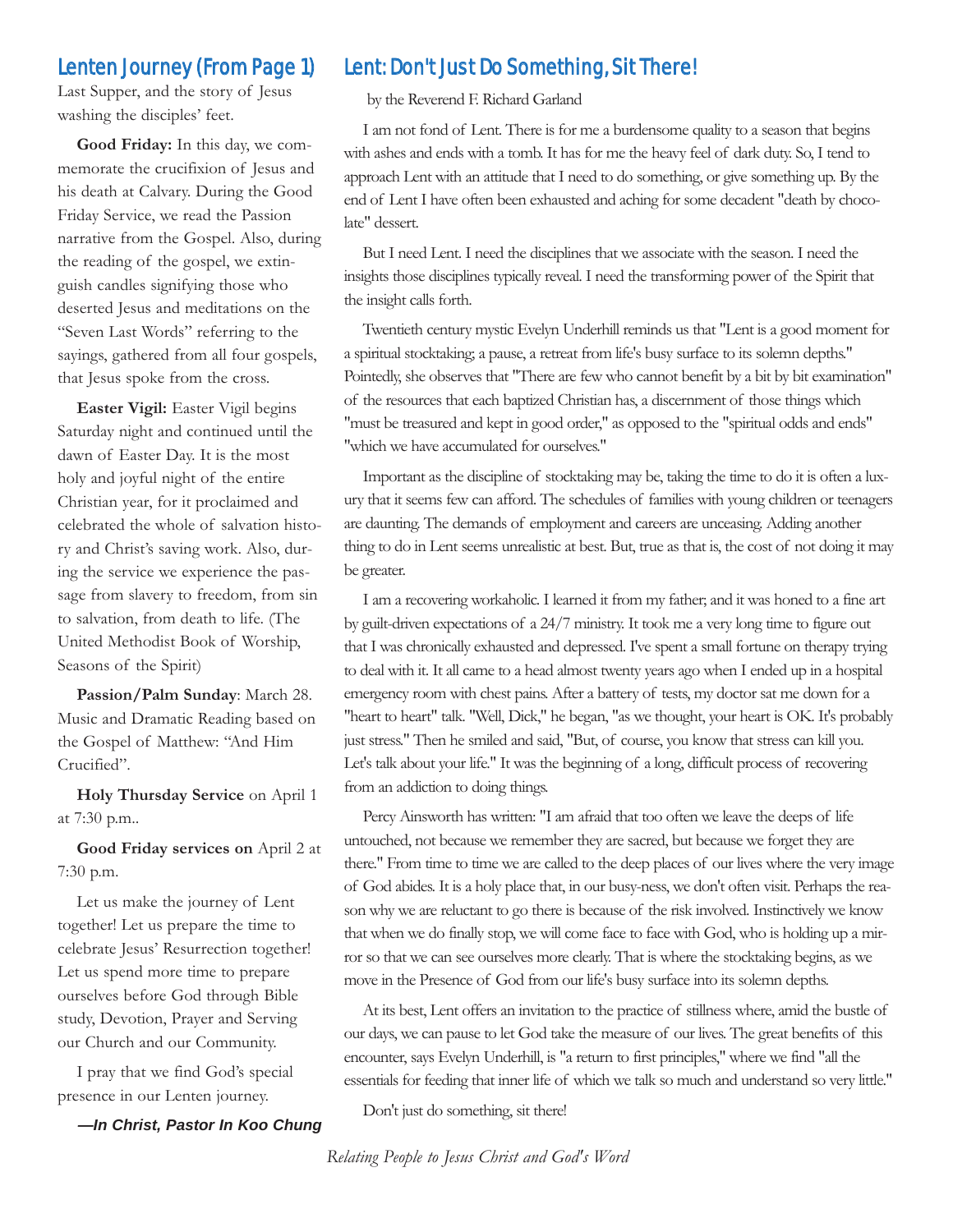# **United Methodist Church of Patchogue March 2010**

| <b>Sun</b>                                                                                                                                                                                             | <b>Mon</b>                                    | <b>Tue</b>                                                                                       | <b>Wed</b>     | Thu                                                               | <b>Fri</b>                          | <b>Sat</b>                                        |
|--------------------------------------------------------------------------------------------------------------------------------------------------------------------------------------------------------|-----------------------------------------------|--------------------------------------------------------------------------------------------------|----------------|-------------------------------------------------------------------|-------------------------------------|---------------------------------------------------|
|                                                                                                                                                                                                        | $\mathcal{I}_{\mathcal{I}}$<br>$7$ p.m. $-AA$ | $\overline{2}$<br>$10$ a.m.-Noon-<br>Food Pantry<br>$7:00 p.m. -AA$<br>7:30 p.m. $-$<br>Recovery | $\mathfrak{Z}$ | $\overline{4}$<br>7:30 p.m.-Choir<br>Rehearsal                    | 5<br>7:00 p.m.—<br>Spaghetti Dinner | 6                                                 |
| $\overline{7}$<br>$10 a.m.$ —<br>Communion Wor-<br>ship<br>Counters: Linda Werner<br>and Dave Hollowell                                                                                                | 8<br>$7$ p.m. $-AA$                           | 9<br>$10$ a.m.–Noon–<br>Food Pantry<br>7:00 p.m.-AA<br>7:30 p.m. $-$<br>Recovery                 | 10             | 11<br>7:30 p.m.-Choir<br>Rehearsal                                | 12                                  | 13                                                |
| 14<br>10 a.m.-Worship/<br>Sunday School<br>Counters: Lenny Pearson<br>and Linda Stawecki                                                                                                               | 15<br>$7$ p.m. $-AA$                          | 16<br>$10$ a.m.-Noon-<br>Food Pantry<br>$7:00$ p.m.- $AA$<br>7:30 p.m.-<br>Recovery              | 17             | 18<br>7:30 p.m.-Choir<br>Rehearsal                                | 19                                  | 20<br>$8:30$ a.m.-<br>Defensive Driving<br>Course |
| 21<br>10 a.m.-Worship/<br>Sunday School<br>11:30 a.m. $-$<br>Finance Committee<br>$4:00$ p.m.-Spring<br>Choral Concert<br>$7:00$ p.m.—Healing<br>Service<br>Counters: Debbie Kolacki<br>and Kate Weber | 22<br>$7 p.m. -AA$                            | 23<br>$10$ a.m.-Noon-<br>Food Pantry<br>$7:00$ p.m. $-AA$<br>7:30 p.m.—<br>Recovery              | 24             | 25<br>5:00 p.m.--Wesley<br>Dinner<br>7:30 p.m.-Choir<br>Rehearsal | 26                                  | 27                                                |
| 28<br>8:00-9:30 a.m.-<br>Palm Sunday Break-<br>fast<br>10 a.m.-Worship/<br>Sunday School<br>11:30 a.m. $-$<br>Church Council<br>Counters: Brenda Klingel<br>and Joanne Shadbolt                        | 29<br>$7 p.m. -AA$                            | 30<br>$10$ a.m.-Noon-<br>Food Pantry<br>$7:00$ p.m.- $AA$<br>7:30 p.m. $-$<br>Recovery           | 31             |                                                                   |                                     |                                                   |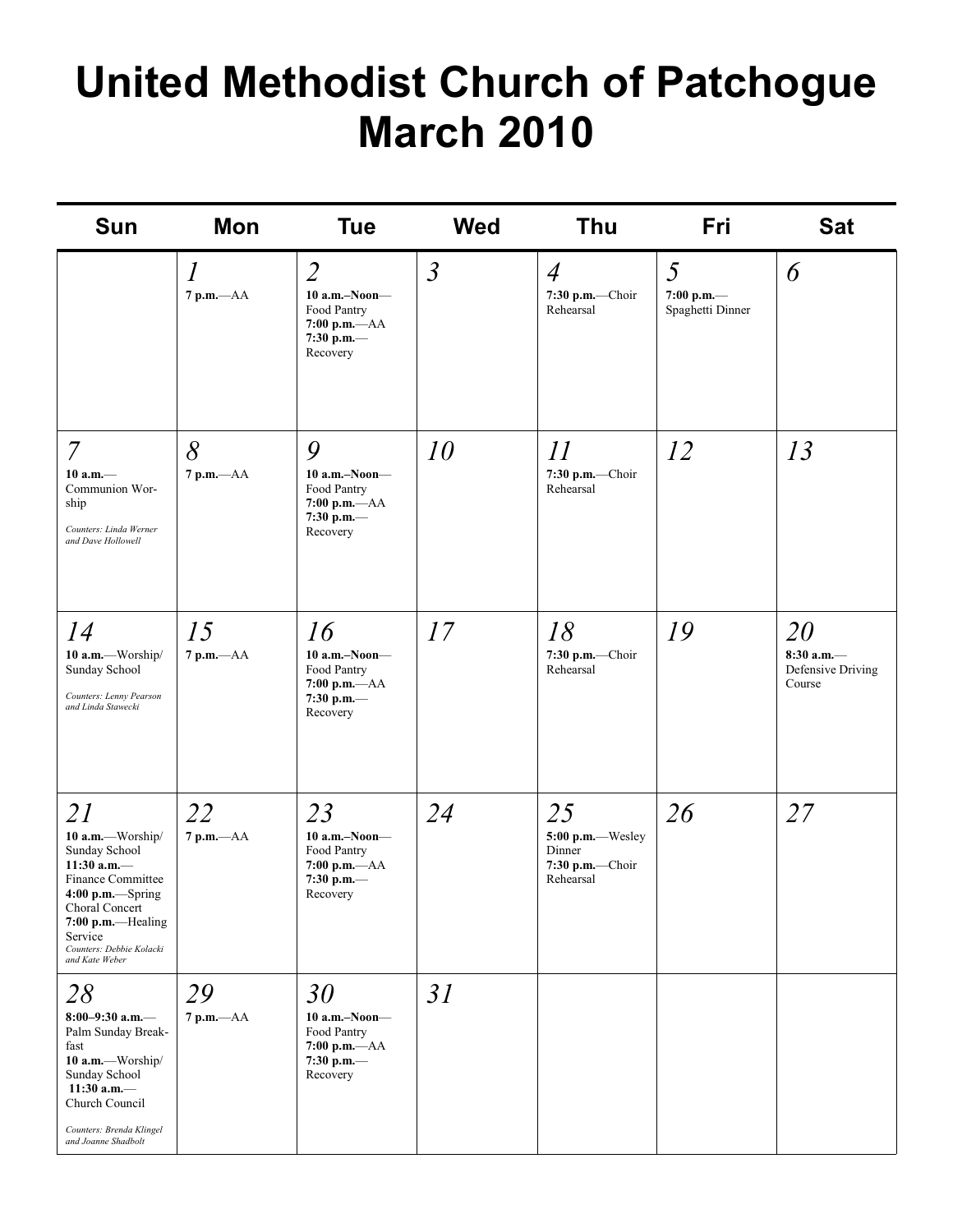**ASSOCIATE'S GOURMET MARKET Experienced Butchers & Caterers for over 20 years Also providing Groceries, Dairy & Produce 1699J, Rt. 112 (Olympic Plaza), Medford, NY 11763**



**Phone: (631) 475-1749 Fax (631) 447-5086**

**www.associatemarketli.com**

### IS DYNAMITS

PUBLIC RELATIONS CONSULTANTS SPECIAL EVENTS PLANNERS

**GERALDINE M. SHERIDAN** 96 EVERGREEN LANE EAST PATCHOGUE, NEW YORK 11772 PHONE/FAX (631) 475-1164

E-mail: gerisheridan@verizon.net

**631-780-7040 service@vcsli.com**

**Venture Computer Services** 

*"Honest repairs by experienced hands"*

**1800 Calebs Path Extension Suite 127 Hauppauge, New York 11778**

**www.vcsli.com**



"Hi, Pastor, ... I'm just out church shopping."



**Michael Sears** President

631-205-1700

## **SEARS READY MIXLTD.**



57 Miller Place Yaphank Road, Middle Island, NY 11953

## **Tax Preparation by Bill Loris**

**Reasonable Rates Home Service One Half of the Fee You Pay is Donated to the Church 286-2695**

#### Thank You

From all of us who enjoyed the delish homemade soups during January, a big thank you to the soup makers - Cecilia Alvarado, Lorraine Brenner, Suzi Conti and her friend Claudia, Brenda Klingel, Wilma Pikuritz, Liz Scala, Kathy Wells.

Also, thanks to all who donated OTC medications and other supplies for Haiti, and a repeated thank you for that amazing monetary donation of over \$1200.00, given in January for Haiti. *—Barbara Becker*

#### Chinese Auction

Our Chinese Auction, originally scheduled for March, has been rescheduled for Friday, June 4 at Briarcliffe College. Geri Sheridan is co-chairing and looking for assistance. It's not too soon to start accumulating the merchandise that we will need. Thanks.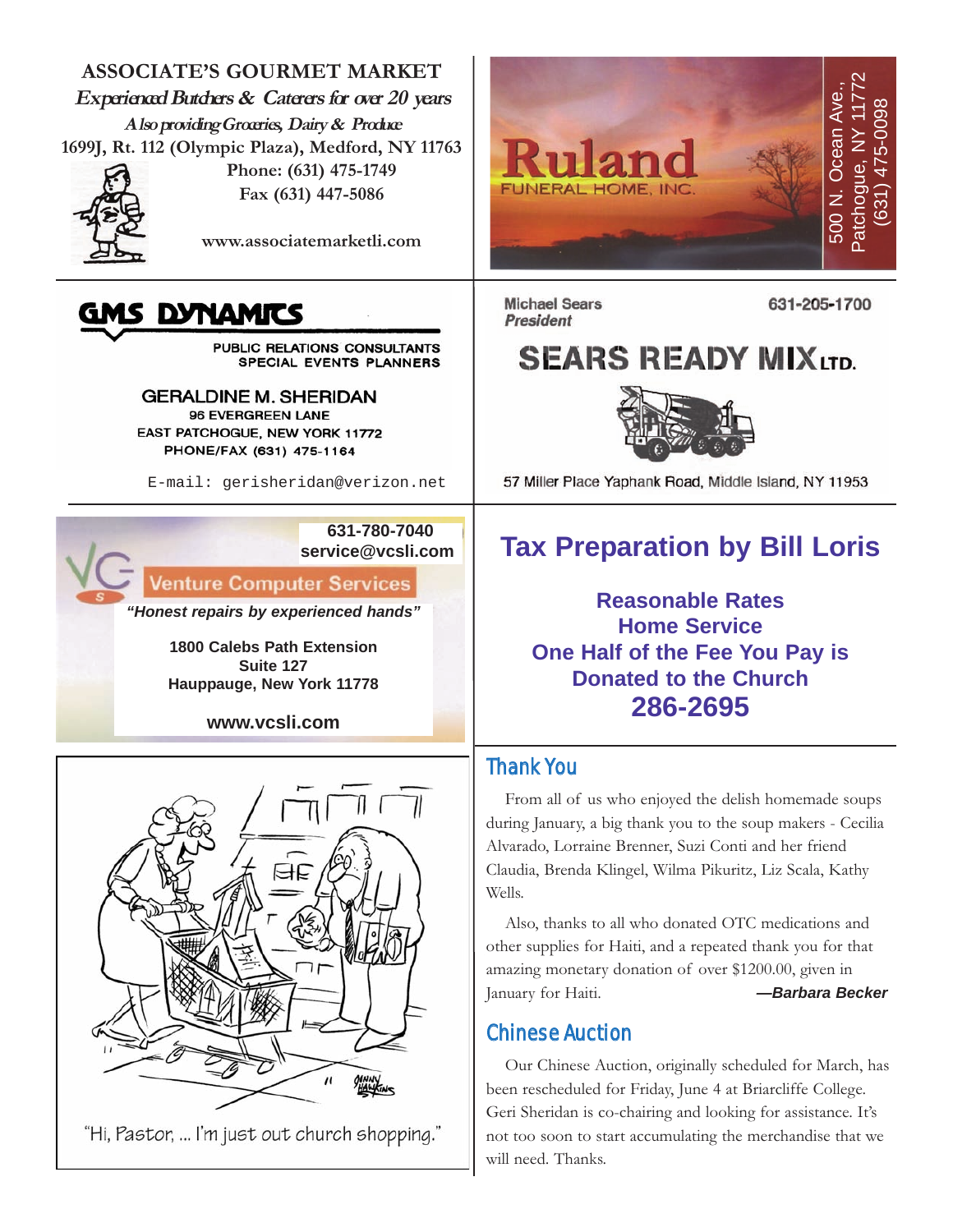#### United Methodists Give \$11 Million To Haiti

"So we rebuilt the wall, and all the wall was joined together . . . for the people had a mind to work." -- Nehemiah 4:6

United Methodists have set their hearts and minds to work since an earthquake devastated much of Haiti a month ago.

Through individual gifts and special offerings, benefit concerts and other innovative fundraisers, United Methodists have donated \$11 million to the United Methodist Committee on Relief, according to Melissa Hinnen, the agency's director of communications.

The time and talent of church members are meeting more than financial needs.

The relief agency's Sager Brown Depot distribution center in Baldwin, La., has collected 350,000 health kits. Near Lexington, Ky., members of First United Methodist Church, Paris, gathered and packed about 1,200 health kits. Similar kit-packing efforts are multiplying across the United Methodist connection.

Even before the earthquake rocked Haiti, many Haitian mothers lacked swaddling clothes in which to wrap their newborns. In the days since the disaster, babies have been born amid rubble, in field hospitals and in rudimentary shelters, and surviving parents are even less likely to have clean clothes and diapers to welcome them.

Churches, schools and community groups are purchasing items and assembling layette kits. Each kit contains diapers, washcloths, one-piece body suits or shirts, gowns, diaper pins and receiving

blankets.

The efforts, large and small, are making a difference.

"We need ongoing support and prayers for the partnership in Haiti to stay strong," said the Rev. Paul Doherty, chair of the Michigan Area Haiti task force and an UMCOR liaison. "The journey to bring relief to Haiti is going to be long and hard. It calls for generosity and sacrifice. Thank you for your financial help, your prayers and your volunteer service. A brighter day will come for Haiti. Thank you, Jesus!"

#### **Cheerful givers**

Churches report congregants are embracing emergency appeals.

First United Methodist Church of Flushing in New York gave \$60,000. Parishioners contributed about \$45,000 through a special offering, and church funds made up the difference.

"Whenever there is a disaster, we appeal to our members to give—and they give!" said the Rev. Joong Urn Kim, senior pastor.

In a neighboring conference, Korean Community Church, Englewood, N.J., sent more than \$42,500 to UMCOR.

Nickerson (Kan.) United Methodist Church asked each member of the congregation to give at least \$1 toward Haiti relief. Lauding the effort, the Kansas West Conference Disaster Response Committee issued the challenge to all Kansas West congregations.

In the Western Jurisdiction, bishops and other leaders encouraged United Methodists to learn about Haiti's history, culture and economy, give \$100,000, sponsor 25 mission trips to Haiti over the next five years and build 23,000 health kits.

**Benefit concerts** 

Music is helping to ease the suffering in Haiti.

A benefit concert at Brentwood (Tenn.) United Methodist Church, featuring Point of Grace and Mark Schultz, garnered more than \$50,000 to aid earthquake survivors. More than 3,300 people attended the event, while others from 10 countries around the world watched via webcast.

"The success in the dollar amount raised is only exceeded by the volunteer spirit in which it was given. From that perspective it was an awe-inspiring evening," stated Stuart Dill, Point of Grace's manager and co-event organizer.

Covenant United Methodist Church, Plainfield, N.J., will host a "Harmonies of Liberty" Haiti benefit organ concert featuring Mark Miller Feb. 28. A freewill offering will aid Haiti relief efforts.

Among other efforts, the Southwest Mississippi Community College Wesley Foundation in Summit, Miss., is donating half of the money earned at the concession stand during games to help relief efforts in Haiti.

Miki Campbell, a junior at Neuqua Valley High School, Naperville, Ill., has traveled to Haiti on a mission trip with Wheatland Salem United Methodist Church. The Friday after the earthquake struck, the Campbell family opened their home for "Miki's Soup Kitchen." Friends and family were invited to stop in and help plan relief efforts while enjoying a bowl of soup.

"I don't care if they donate money," Campbell said. "I want them to see the faces of the kids. I want them to see you can't give enough to the country."

*—United Methodist News Service*

*Celebrate your life! Witness for your faith!*